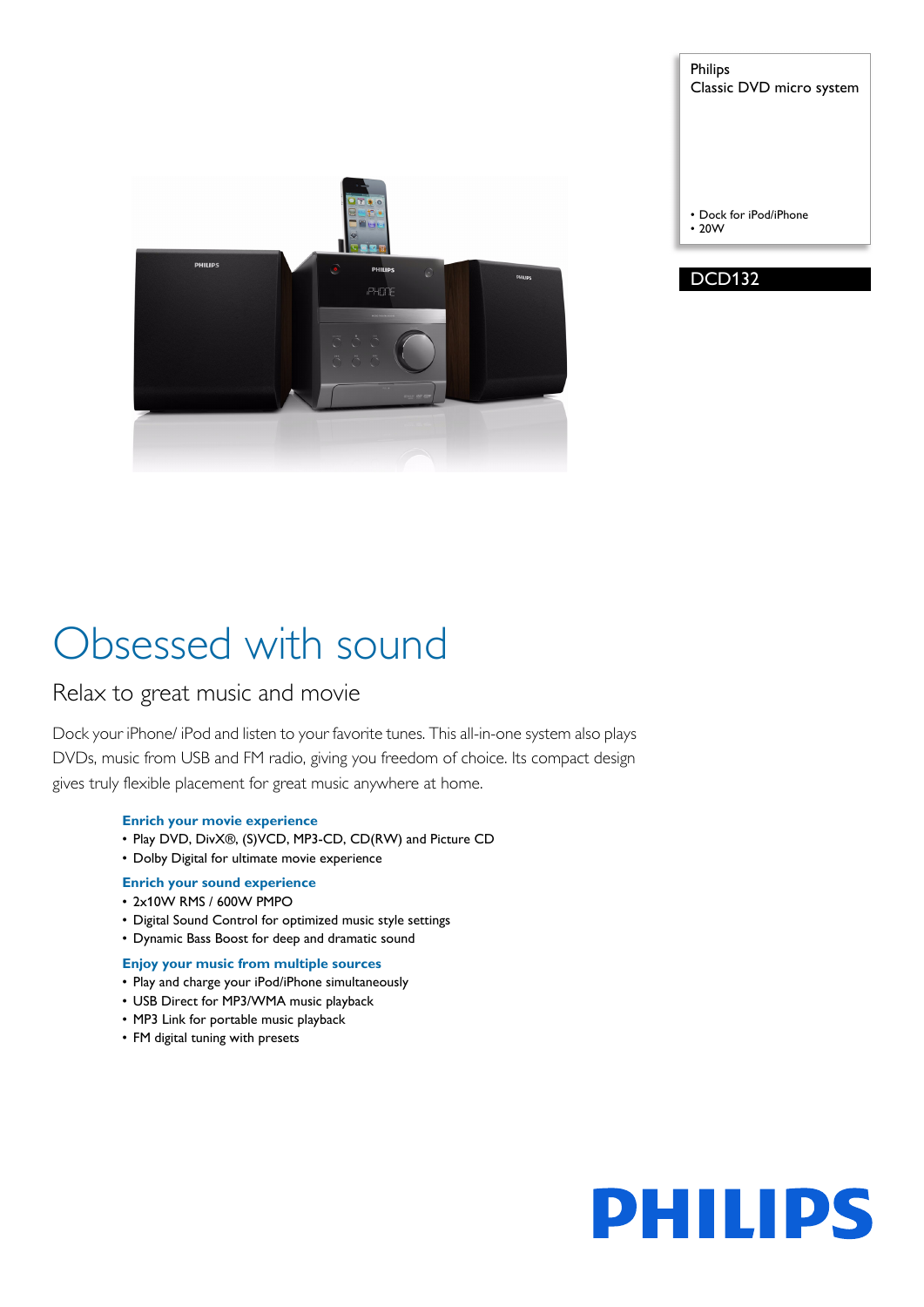# DCD132/98

# **Highlights**

## **Dolby Digital**



Because Dolby Digital, the world's leading digital multi-channel audio standards, make use of the way the human ear naturally processes sound, you experience superb quality surround sound audio with realistic spatial cues.

#### **Dynamic Bass Boost**



Dynamic Bass Boost maximizes your music enjoyment by emphasizing the bass content of the music throughout the range of volume settings - from low to high – at the touch of a button! Bottom-end bass frequencies usually get lost when the volume is set at a low level. To counteract this, Dynamic Bass Boost can be switched on to boost bass levels, so you can enjoy consistent sound even when you turn down the volume.

#### **MP3 Link**



The MP3 link connectivity allows direct playback of MP3 content from portable media players. Besides the benefit of enjoying your favorite music in the superior sound quality delivered by the audio system, the MP3 link is also extremely convenient as all you have to do is to plug your portable MP3 player to the audio system.

## **Play & charge your iPod/iPhone**



Enjoy your favorite MP3 music while charging your iPod/iPhone! The dock lets you connect your portable device directly to the Docking entertainment system so you can listen to your favorite music in superb sound. It also charges your iPod/iPhone while it plays so you can enjoy your music and not have to worry about your portable player battery running out. The Docking entertainment system automatically charges your portable device while it is docked.

### **Play DVD, DivX and MP3-CD**

The Philips player is compatible with most DVD and CD discs available in the market. DVD, DivX®, (S)VCD, MP3-CD, CD(RW) and Picture CD - all of them can play on the player. SVCD stands for "Super VideoCD". The quality of a SVCD is much better than a VCD, especially much more sharpen picture than a VCD because of the higher resolution. With DivX® support, you are able to enjoy DivX® encoded videos. The DivX media format is an MPEG4-based video compression technology that enables you to save large files like movies, trailers and music videos on media like CD-R/RW, and DVD recordable discs.

# **USB Direct**



With the USB Direct mode, simply plug in your USB device to the USB port on your Philips device and your digital music will be played directly from the Philips device.